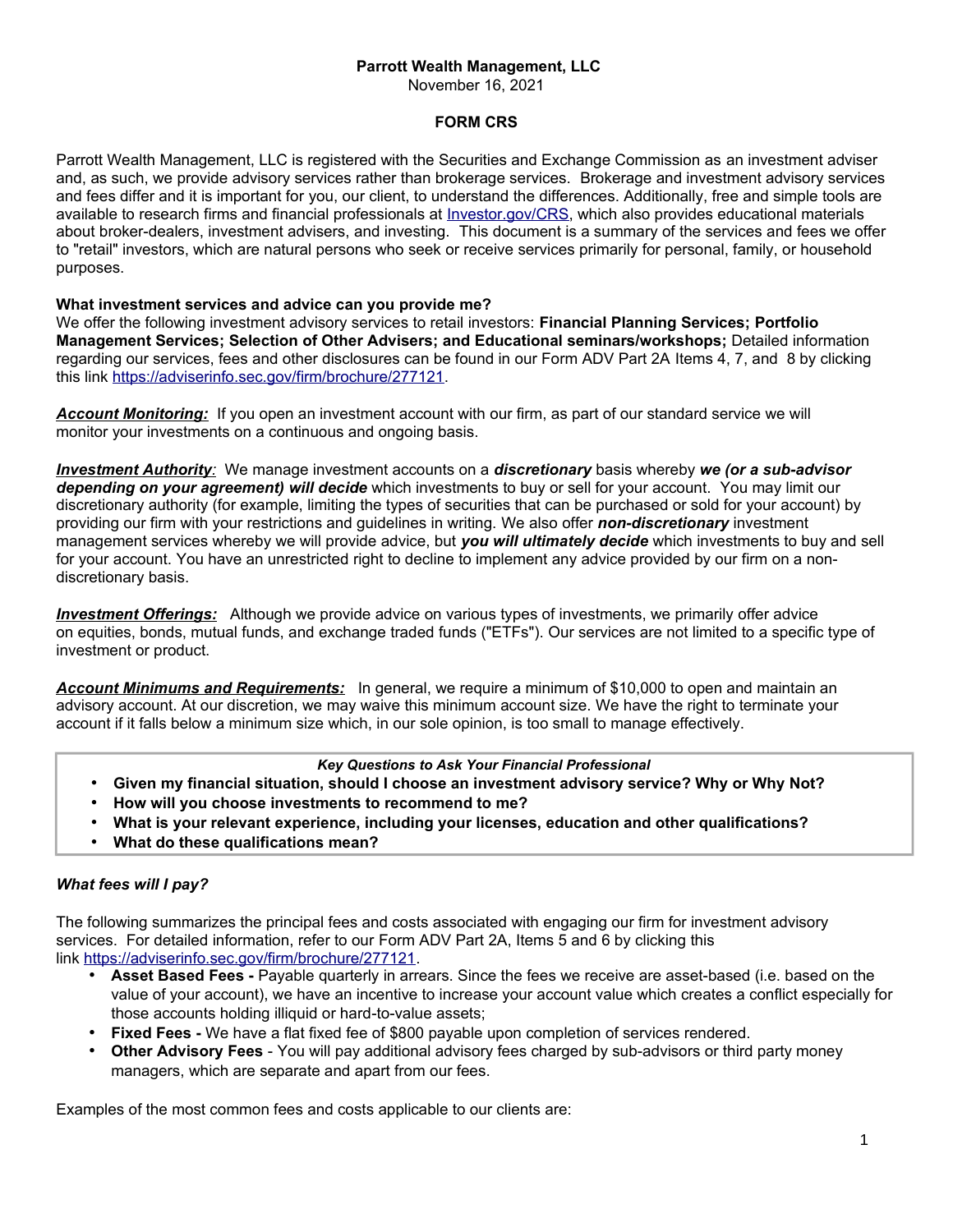- Custodian fees;
- Account maintenance fees;
- Fees related to mutual funds and exchange-traded funds;
- Transaction charges when purchasing or selling securities; and
- Other product-level fees associated with your investments

*You will pay fees and costs whether you make or lose money on your investments. Fees and costs will reduce any amount of money you make on your investments over time. Please make sure you understand what fees and costs you are paying.*

# *Key Questions to Ask Your Financial Professional*

• **Help me understand how these fees and costs might affect my investments. If I give you \$10,000 to invest, how much will go to fees and costs, and how much will be invested for me?**

## *What are your legal obligations to me when acting as my investment adviser? How else does your firm make money and what conflicts of interest do you have?*

*When we act as your investment adviser***,** we have to act in your best interest and not put our interest ahead of yours. At the same time, the way we make money creates some conflicts with your interests. You should understand and ask us about these conflicts because they can affect the investment advice we provide you. Here are some examples to help you understand what this means.

• Because our revenue is derived from asset-based fees, we have an incentive to grow your account as much as possible. This could cause us to take overly aggressive positions in conflict with your interests in an attempt to grow your account, or could incentivize us to inflate the valuations of illiquid investments held in your account.

Refer to our Form ADV Part 2A Brochure by clicking this link <https://adviserinfo.sec.gov/firm/brochure/277121> to help you understand what conflicts exist.

# *Key Questions to Ask Your Financial Professional*

• **How might your conflicts of interest affect me, and how will you address them?**

# **How do your financial professionals make money?**

Our Company and the financial professional servicing your account(s) are compensated in the following ways: Salary. Financial professionals' compensation is based on the following factors: The amount of client assets they service.

# **Do you or your financial professionals have legal or disciplinary history?**

No, our firm and our financial professionals currently do not have any legal or disciplinary history to disclose. Visit [Investor.gov/CRS](file:///tmp/pdfdocs/Investor.gov/CRS) for a free and simple research tool.

*Key Questions to Ask Your Financial Professional* • **As a financial professional, do you have any disciplinary history? For what type of conduct?**

You can find additional information about your investment advisory services and request a copy of the relationship summary at 512-813-7642 or click this link [https://adviserinfo.sec.gov/firm/brochure/277121.](https://adviserinfo.sec.gov/firm/brochure/277121)

### *Key Questions to Ask Your Financial Professional*

- **Who is my primary contact person?**
- **Is he or she a representative of an investment adviser or a broker-dealer?**
- **Who can I talk to if I have concerns about how this person is treating me?**